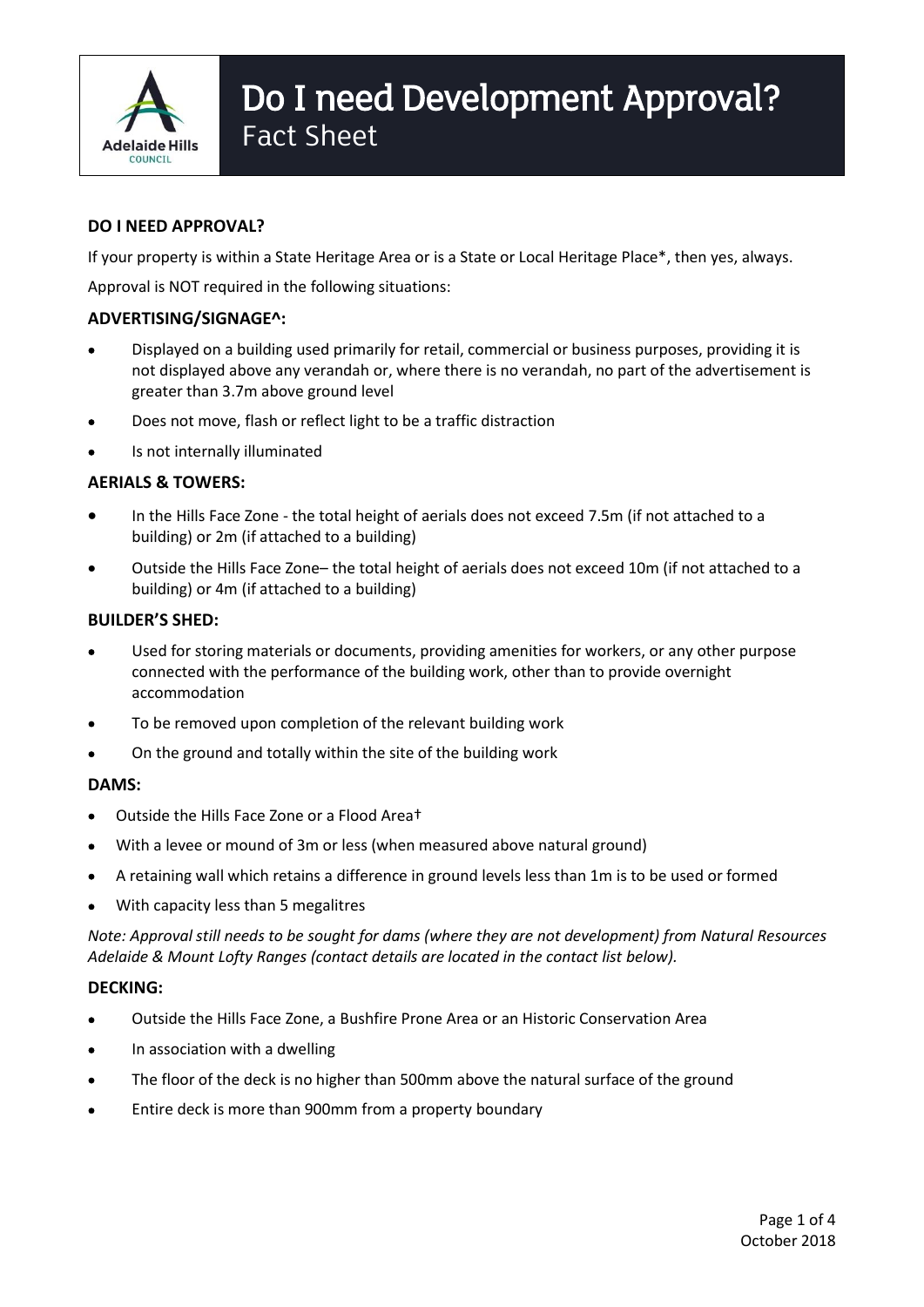## **EXCAVATION/FILLING:**

- Incidental earthworks for installation of services (i.e., trenches etc)
- If within the Hill Face Zone, the volume of material is less than  $9m<sup>3</sup>$
- Not required to enable other development

## **FENCES:**

Swimming pool fencing and any brush fencing closer than 3m to a residential building always requires approval.

Otherwise approval for fencing not required if

- Outside the Hills Face Zone, a Flood Area or Historic Conservation Area
- Not exceeding 2.1m in height (measured from the lower of two adjoining finished ground levels) and no portion exceeds 1m in height within 6m of the intersection of two boundaries of land where those boundaries both face a road, other than where a 4 x 4 metres cut-off has already been provided (and is to be preserved)
- Masonry fence or pillars and not exceeding 1m in height
- Post and wire fence (other than a chain mesh fence in a Flood Area)

*Note: Combined fence and retaining wall structures greater than 2.1m require Council Approval.*

## **FLAGPOLE:**

- Not attached to a building and not more than 10m in height
- Attached to a building and not more than 4m in height above the topmost point of attachment to the building, exclusive of guy wires

## **GARAGE/CARPORT DOORS:**

- Associated with an existing garage/carport
- Not in front of the building line of a dwelling/building
- Not in an Historic Conservation Zone

## **HOME ACTIVITY:**

- The land is used for residential purposes and the use is conducted by a person resident on the site
- The activity does not require assistance by more than one person who is not a resident in the dwelling
- The activity occupies  $30m^2$  or less of floor area (whether temporarily or permanently)
- The activity does not impose a greater load or demand on public utility services than residential activity
- The activity does not display goods in a window or about the dwelling or land
- No vehicle exceeding 3 tonne in weight is used (also refer *Home Based Business* fact sheet)
- Selling of food produce from the land (eg apples, cherries etc)

## **INTERNAL ALTERATIONS OF BUILDING:**

- Demolition of any part of the building (other than the removal of fixtures, fittings or non-load bearing partitions) is involved
- Not adversely affecting the structural soundness of the building or the health of any person occupying or using it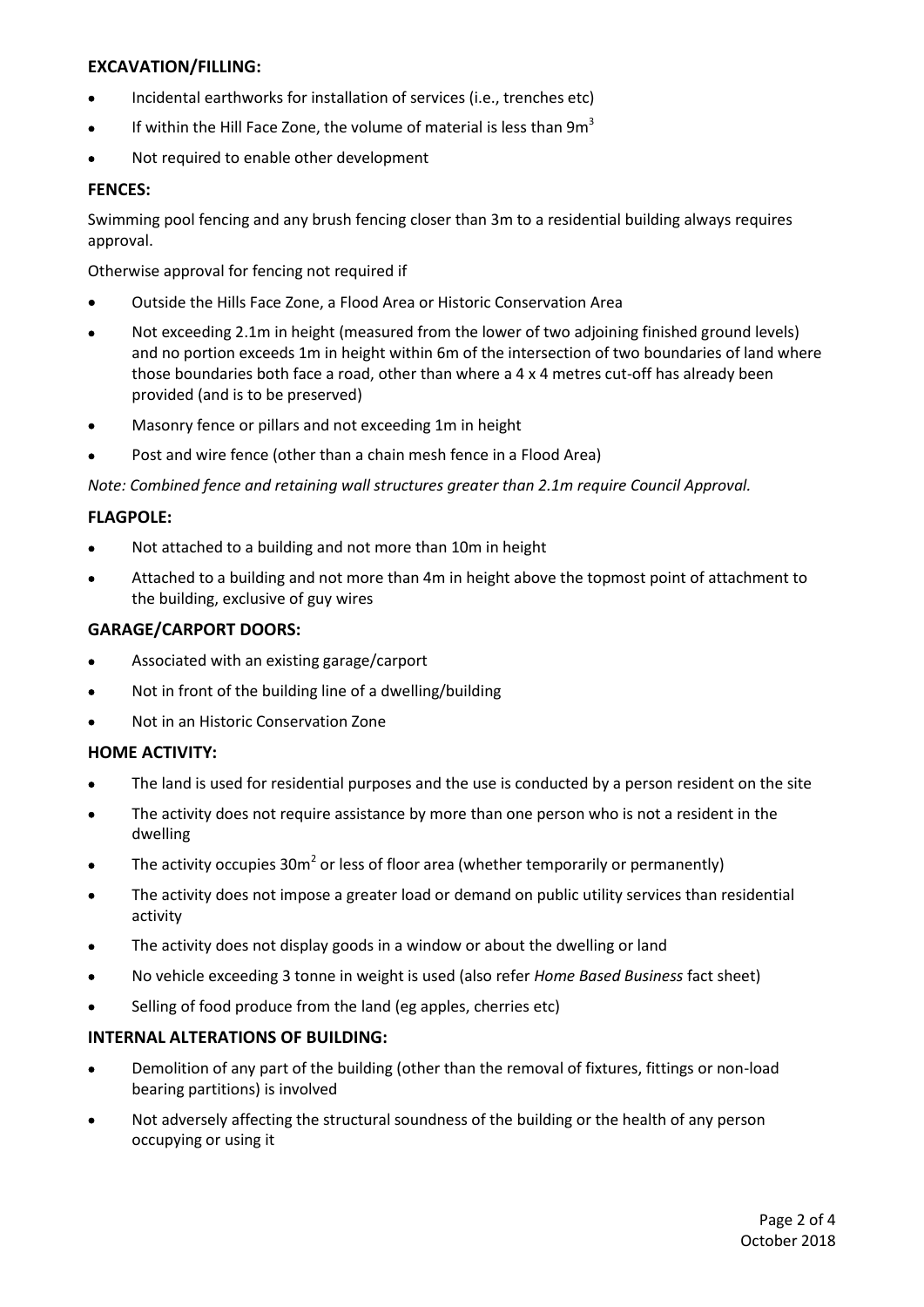## **OUTBUILDING (Garages, Tool Sheds, Garden Structures, etc):**

- Not located in the Hills Face Zone or Flood Area
- Ancillary to another building which is erected on the site
- Storage is the main purpose
- Not greater than 15m² in floor area (10m² in Historic Conservation Areas)
- Not more than 2.5m in height
- The building span is not greater than 3 metres
- No part of the construction will be situated:
	- **-** In front of the building line of the main building that faces a primary street
	- **-** Less than 900mm from a boundary of the land with a secondary street
	- **-** Within 6m of an intersection of 2 boundaries of the land where those boundaries both face a road, other than where a 4m x 4m cut-off has already been provided (and is to be preserved)

## **PERGOLAS:**

- Associated with an existing dwelling
- No solid roof cover (other than shade cloth)
- Open on each freestanding side
- No part is higher than 4m above ground level
- Not constructed so that any part of the pergola is erected in front of the building line of the dwelling that faces the primary street

## **RETAINING WALLS:**

- The land is not in the Hills Face Zone or a Flood Area
- Not retaining a difference in ground levels exceeding 1m
- Not required to enable other development (in all other cases development approval is required even if the wall is less than 1m in height)

## **SHADE SAILS:**

- The land is not in an Historic Conservation Area
- Constructed of permeable material
- $\bullet$  Less than 20 $m<sup>2</sup>$  in area
- No higher than 3m above ground/floor level
- Not constructed so that any part of the shade sail is erected in front of the building line of the building that faces the primary street

## **SOLAR PANELS:**

- The system comprises solar photovoltaic panels that have a total weight not exceeding 100kg
- Panels (and associated components) do not overhang any part of the roof
- Panels are fitted parallel to the roof with the underside surface of the panel being not more than 100mm above the surface of the roof
- Panels are installed by a person who holds an accreditation under a scheme recognised by the Minister
- If installed on a Local Heritage Place, no part of the system, when installed, will be able to be seen by a person standing at ground level in a public street